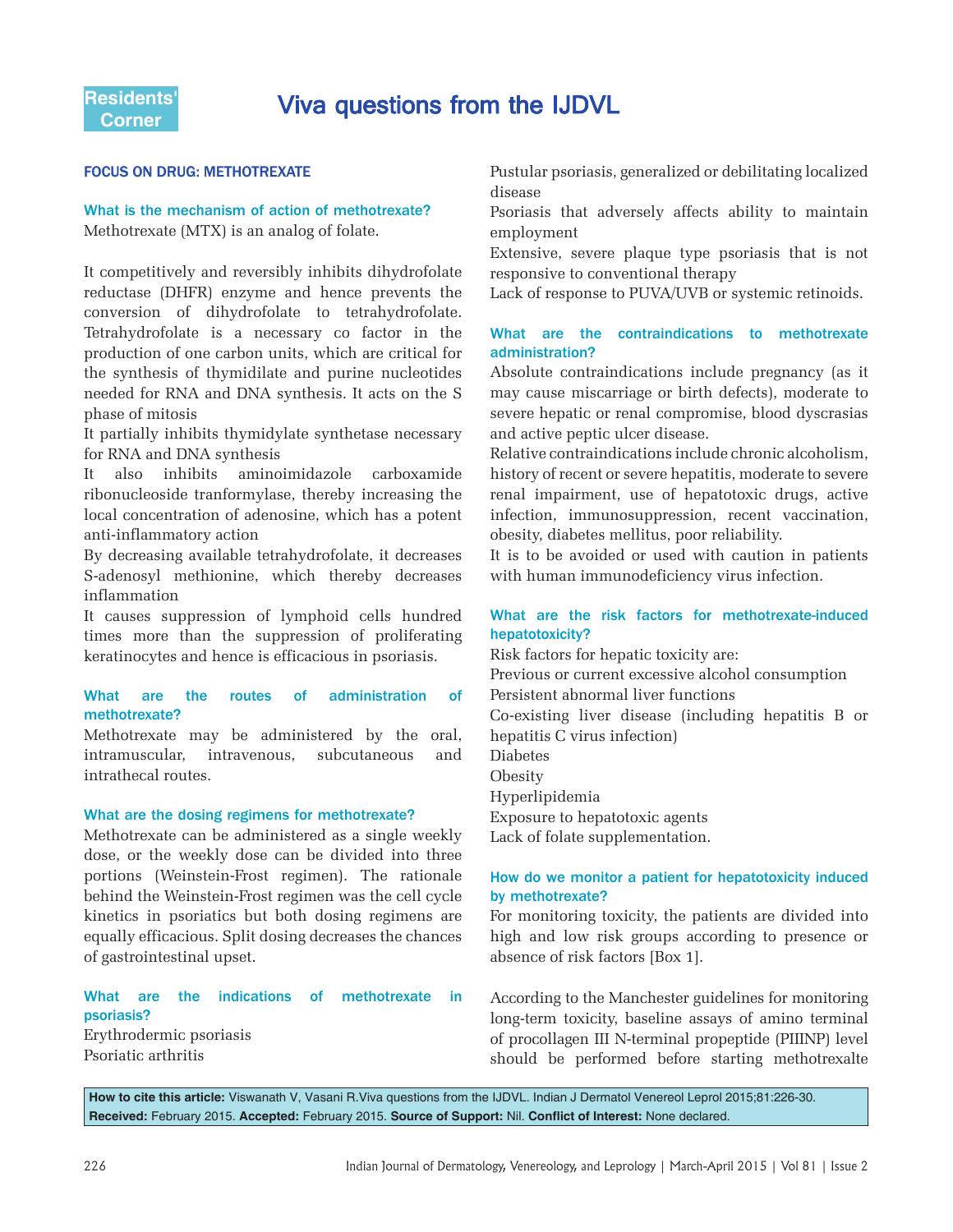wherever possible and should be repeated every 2–3 months while on therapy. Liver biopsy is indicated if of the pretreatment PIIINP is  $> 8.0 \mu g/L$ , there are three abnormal PIIINP levels (>4.2 μg/L) over a 12-month period and lastly if there are elevated PIIINP levels above 8.0 μg/L in two consecutive samples.

# Describe the interpretation of liver biopsy findings with respect to methotrexate administration

This has been described in Table 1.

# What are the noninvasive methods to detect methotrexate-induced hepatotoxicity?

Though liver biopsy is the gold standard, noninvasive tests to detect methotrexate toxicity are:

Hepatic ultrasound

Radionuclide scan

Aminopyrine breath tests

Determination of PIIINP. Levels more than 4.2 ng/ ml in Orion assay indicate hepatotoxicity. The test is nonspecific as regards to the site which is undergoing the fibrosis and hence not useful in patients who have psoriatic arthritis.

### What are the advantages of administration of folic acid with methotrexate therapy?

Supplementation of folic acid reduces the gastrointestinal side effects of methotrexate. It also decreases the chances of pancytopenia and helps to counteract macrocytic anemia. It prevents the increase in liver enzymes without decreasing efficacy.

Options for folate supplementation include folic acid 1 mg daily or 5 mg for three doses every 12 h, once weekly, with the first dose given 12 h after the dose of methotrexate.

### What are the reproductive side effects of methotrexate?

Methotrexate is a known abortifacient and teratogen. Adequate contraceptive measures may be taken where appropriate by women of child bearing potential during therapy and at least 3 months after stopping methotrexate. methotrexate is not mutagenic, but may affect spermatogenesis. Consequently, men should be advised to avoid fathering children during therapy and 3 months subsequently.

### What are the manifestations of methotrexate toxicity?

Methotrexate toxicity manifests itself in several forms. The manifestations are hepatotoxicity, pulmonary

#### **Box 1: Monitoring of patients on MTX**

| Low risk patients                                                                                                                                                                                                                                                                                                                                                                                                                                                                                                                                                                                            | <b>High risk patients</b>                                                                                                                                                                            |
|--------------------------------------------------------------------------------------------------------------------------------------------------------------------------------------------------------------------------------------------------------------------------------------------------------------------------------------------------------------------------------------------------------------------------------------------------------------------------------------------------------------------------------------------------------------------------------------------------------------|------------------------------------------------------------------------------------------------------------------------------------------------------------------------------------------------------|
| Baseline liver biopsy is not recommended<br>Liver enzymes are to be monitored. For minor<br>elevation of liver enzymes (<2 times normal),<br>repeat in 2-4 weeks. For moderate elevations<br>in liver enzymes (2-3 times normal) closely<br>monitor, repeat in 2-4 weeks, dose reduction<br>if necessary. For persistent elevation in liver<br>enzymes in 5 out of 9 studies over 12 months<br>or for decline in albumin in spite of good<br>nutrition, a liver biopsy should be performed<br>A liver biopsy should be considered after a<br>cumulative dose of 3.5-4 g or switch to an<br>alternative agent | Consider an<br>alternative agent<br>Consider delayed<br>liver biopsy after<br>2-6 months of MTX<br>Liver enzymes to<br>be monitored<br>Repeat liver biopsy<br>at a cumulative<br>dose of $1.0-1.5$ q |

MTX: Methotrexate

#### **Table 1: Interpretation of liver biopsy fi ndings and administration of MTX**

| <b>Biopsy grade Liver histopathology</b>                         | <b>Remarks</b>                                          |
|------------------------------------------------------------------|---------------------------------------------------------|
| Normal, mild fatty infiltration<br>and portal inflammation       | MTX can be given                                        |
| Moderate to severe fatty<br>infiltration and portal infiltration | MTX can be given                                        |
| Mild fibrosis                                                    | MTX can be given<br>but repeat biopsy<br>after 6 months |
| Moderate to severe fibrosis                                      | MTX cannot be given                                     |
| Cirrhosis                                                        | MTX cannot be given                                     |
|                                                                  |                                                         |

toxicity, acute renal failure, stomatitis, ulcerations or erosions of the gastrointestinal tract and pancytopenia. Other rare cutaneous adverse effects are burning sensation over the skin, sloughing over the pressure points, severe mucositis, Stevens–Johnson syndrome, burning sensation, pain and ulceration of the psoriatic plaques.

### What are the drugs that increase methotrexate toxicity?

The drugs that increase methotrexate toxicity do so By decreasing renal elimination: Aminoglycosides, cyclosporine, sulfonamides, probenecid, penicillin, colchicine, nonsteroidal anti-inflammatory drugs Additive or synergistic toxicity: Cotrimoxazole Binding: Salicylates, probenecid, barbiturates, phenytoin, retinoids, sulphonamides, sulfonylureas, tetracycline Causing its intracellular accumulation: Dipyridamole Causing hepatotxicity: Retinoids, ethanol.

### What is the treatment of methotrexate toxicity?

Folinic acid (leucovorin) is an antagonist of methotrexate as it bypasses the DHFR enzyme pathway for DNA synthesis. Folinic acid is metabloised *in vivo*  to tetrahydrofolate in the absence of DHFR providing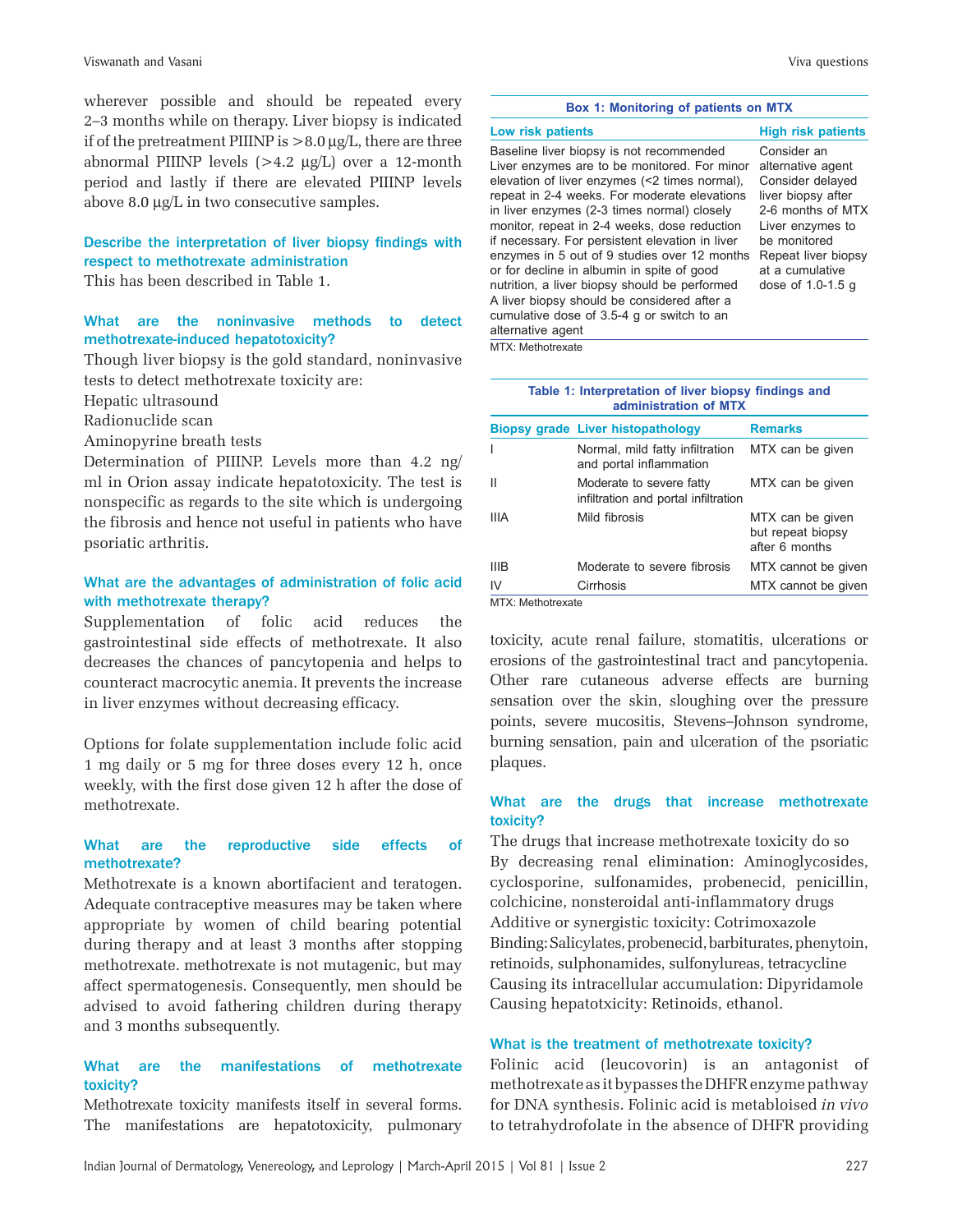an alternative supply of DNA and RNA precursors. It should be administered within 24–36 h of the last dose of methotrexate. The dose required depends on serum methotrexate concentration. Folinic acid itself has very little toxicity. Therefore an oral dose of 10 mg/m2 should be given on the first suspicion without waiting for a serum assay. Peroral or parenteral doses are continued every 6 h until the serum concentration of methotrexate falls to <10<sup>-8</sup> M. When a serum assay is unavailable, 15–25 mg of folinic acid may be given by mouth every 6 h for 6–10 doses

Adequate hydration is essential to ensure maximal renal elimination; in case of renal impairment, alkalinization of urine with sodium bicarbonate may be required to avoid precipitation of methotrexate in the renal tubules.

### **GOLTZ SYNDROME: POINTS TO REMEMBER**

### Synonyms

Goltz-Gorlin syndrome, focal dermal hypoplasia.

The mnemonic FOCAL can be used to remember some of the key features of this syndrome: Female sex; Osteopathia striata; Coloboma; Absent ectodermis-, mesodermis-, and neurodermis-derived elements; and Lobster claw deformity. This eponym should not be confused with Gorlin syndrome or Gorlin-Goltz syndrome, which is the nevoid basal cell carcinoma syndrome).

#### Inheritance

X linked dominant, with male lethality *in utero*.

### Mutation

Goltz syndrome is associated with at least 80 different mutations in *PORCN* gene on chromosome X.

### Clinical features

The salient features are shown in Box 2.

# ROTHMUND THOMSON SYNDROME: POINTS TO **REMEMBER**

Synonym Poikiloderma congenitale.

**Inheritance** 

Autosomal recessive.

### **Cause**

Mutations of *RECQL4* gene on chromosome 8q24

#### **Box 2: Salient clinical features of Goltz syndrome**

#### Cutaneous features

Streaky, atrophic, minimally raised or depressed plaques, unilateral or bilateral along the lines of Blaschko; on histology the dermis is completely or partially replaced by accumulation of adipose tissue which appear like hernia-like outpouchings of fat Raspberry-like papillomas: multiple, often arising at the junction between mucosa and skin

Patchy alopecia, aplasia cutis, palmoplantar hyperkeratosis and hyperhidrosis

Facial appearance

Asymmetry with hemiatrophy

Sparse eyebrows, eyelashes, low set protruding ears

Narrow nasal bridge and broad nasal tip with unilateral notching of the nasal alae

Cleft lip, cleft palate, pointed chin

Nails

Atrophy, dystrophy, spooning, grooving

**Stature** 

Short stature, sloping shoulders, truncal and limb asymmetry Bony defects

Syndactyly, polydactyly, lobster deformity of hands and feet, absence of part of long bones

Other defects

Variable structural defects of CNS, eyes, intestinal tract, kidney, heart and diaphragmatic, epigastric or hiatus hernia

CNS: Central nervous system

which encodes for RECQ DNA helicase. It is a genetic instability syndrome due to a defect in DNA damage repair to which an enhanced predisposition of these patients for skin cancers is ascribed.

### Clinical features

It can present in early infancy or early childhood. Photosensitivity is the hallmark feature (mild to intense erythema, edema, blistering after brief sun exposure) and tends to decrease with age but may persist till adult life. Poikilodermatous changes over the light exposed areas of skin, face and extremities are seen at 3–6 months or as late as 2 years of life. Lesions tend to be generalized with advancing age.

Other features include short stature, sparse scalp hair, sparse or absent eye lashes and/or eye brows, ophthalmic abnormalities, skeletal abnormalities, frontal bossing, saddle nose, short stubby fingers, congenital ray defects, premature ageing and predisposition to malignancies (osteosarcoma, Hodgkins disease, myelodysplasia, acute myeloid leukemia) or skin cancers (squamous cell carcinoma/basal cell carcinoma/malignant fibrous histiocytoma). Life expectancy and mental development are normal.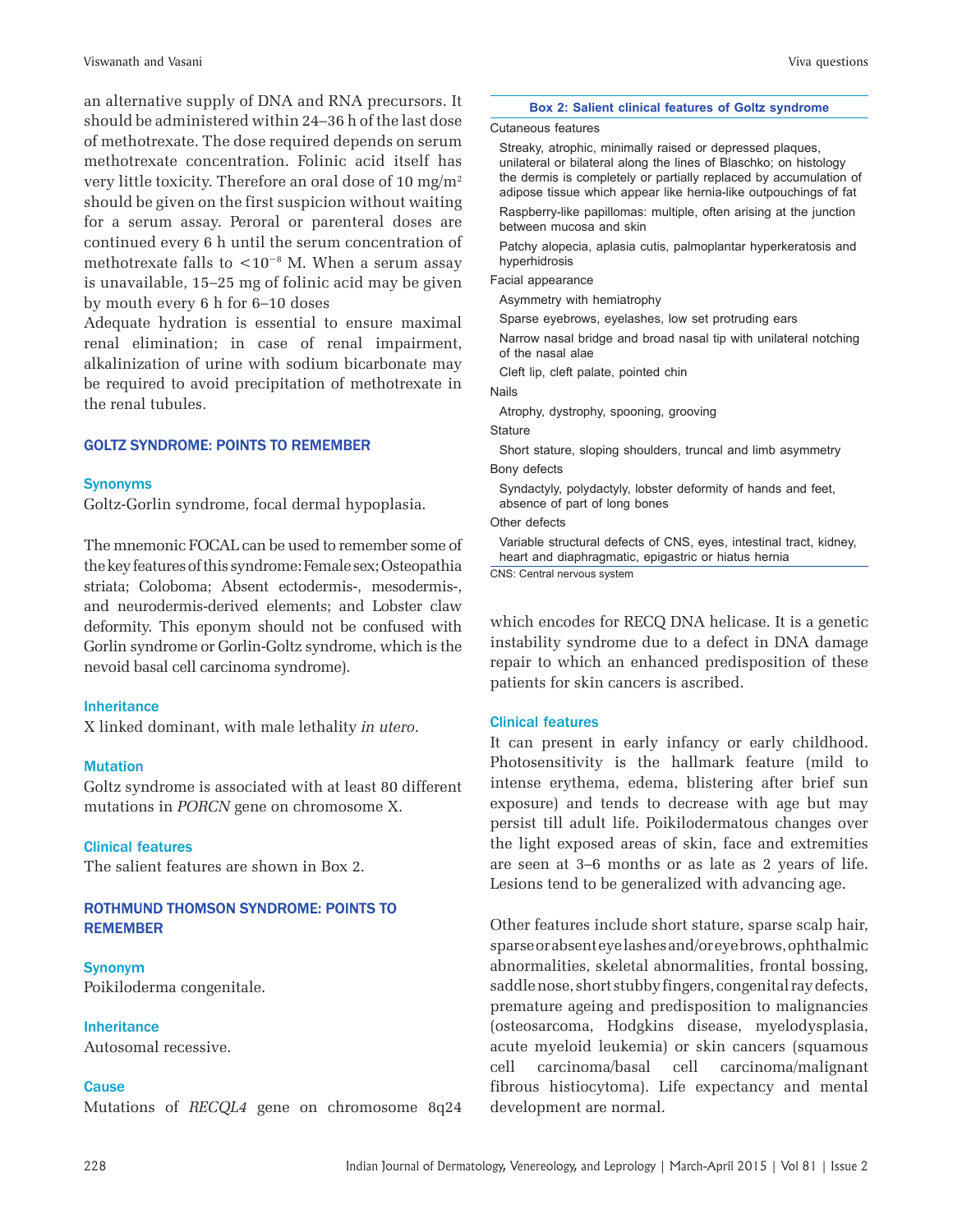### **RADIATION RECALL PHENOMENON**

### What is radiation recall phenomenon?

It is defined as recalling by skin of previous radiation exposure in response to administration of certain drugs. It is an acute inflammatory reaction confined to the previously irradiated areas, described in connection with actinomycin D and commonly seen with chemotherapeutic drugs, UV and megavoltage radiation therapy. The time interval between radiation therapy and occurrence of radiation dermatitis may range from 7 days to 15 years.

#### **EPIDERMAL GROWTH FACTOR RECEPTOR INHIBITORS**

### What are the dermatological side effects of epidermal growth factor receptor inhibitors?

Epidermal growth factor receptor (EGFR) inhibitors are a group of targeted chemotherapeutic agents, which are currently used in the treatment of many solid organ and hematological malignancies. EGFR normally plays a significant role in the control of cell growth and differentiation.

These targeted agents are associated with a wide spectrum of dermatological toxicities because they not only target tumor-related growth factors, but also target growth factors in the skin and its appendages. The constellation of cutaneous side-effects of EGFR inhibitors has been termed under the acronym PRIDE, papulopustules and/or paronychia, regulatory abnormalities of hair growth, itching, and dryness. Cutaneous side-effects include a characteristic follicular eruption, toxicity of the nails and distal digits, generalized xerosis, desquamation, pruritus without rash, hyperpigmentation, erythema, oral and nasal mucosal aphthae, skin hyperpigmentation, vaginal dryness and pruritus, blepharitis, ingrown eyelashes, trichomegaly, mild ocular irritation, alopecia, fine, brittle, and curlier hair, and a seborrheic dermatitis-like facial eruption. Follicular eruption is the most clinically significant of the cutaneous toxicities, as it is a potential marker of response to therapy.

#### **PILOMATRICOMA**

### What is the other name of pilomatricoma? Describe its histopathological features?

Pilomatricoma was first described by Malherbe and Chenatais in 1880 as a "calcified epithelioma of Malherbe." It is benign and considered to be a hamartoma of the hair matrix; it is composed of cells

resembling those of the hair matrix and cortex and inner root sheath.

It has a unique histopathology consisting of basaloid cells and shadow or ghost cells. The tumor is well circumscribed and situated in the dermis. The outer cells are small with scanty cytoplasm and indistinct cell margins, and their rounded nuclei crowded together make this region deeply basophilic. Toward the center of the tumor, the cytoplasm is abundant and eosinophilic. The nuclear outline persists, but the chromatin is sparse and clumped in dark granules; finally all basophilic material disappears, and a "ghost cell" or shadow cell remains. The central areas may calcify. In older lesions, the basophilic cells may disappear.

### Describe the clinical signs in pilomatricoma

Tent sign: Multiple facets and angles on stretching of the skin over the tumor is a pathognomonic sign Teeter-totter sign: Pressing on one edge of the lesion leading to protrusion of the opposite edge from the skin Skin crease sign: A central longitudinal crease is elicited within a lesion when it is squeezed lightly along its margins, perpendicular with the skin tension line, using the thumbnail of each hand.

### PHOTOTHERAPY IN MYCOSIS FUNGOIDES

### What are the general recommendations for phototherapy in mycosis fungoides?

Narrow band UVB (NB-UVB) should be preferentially used in patients with patches and thin plaques, and PUVA should be reserved for patients with thick plaques and those who relapse after initial response to UVB. For inducing remission, three treatment sessions per week of PUVA phototherapy or three sessions per week of NB-UVB phototherapy may be advised till the patient achieves complete remission. There is no consensus regarding the use of maintenance therapy with phototherapy once remission is achieved. Maintenance therapy should not be employed for PUVA as a routine and may be reserved for patients who experience an early relapse after an initial course of phototherapy.

In late stage mycosis fungoides, PUVA may be combined with bexarotene or interferon as the first line therapy. However, in early stage mycosis fungoides, the evidence is insufficient whether any combination is superior to monotherapy.